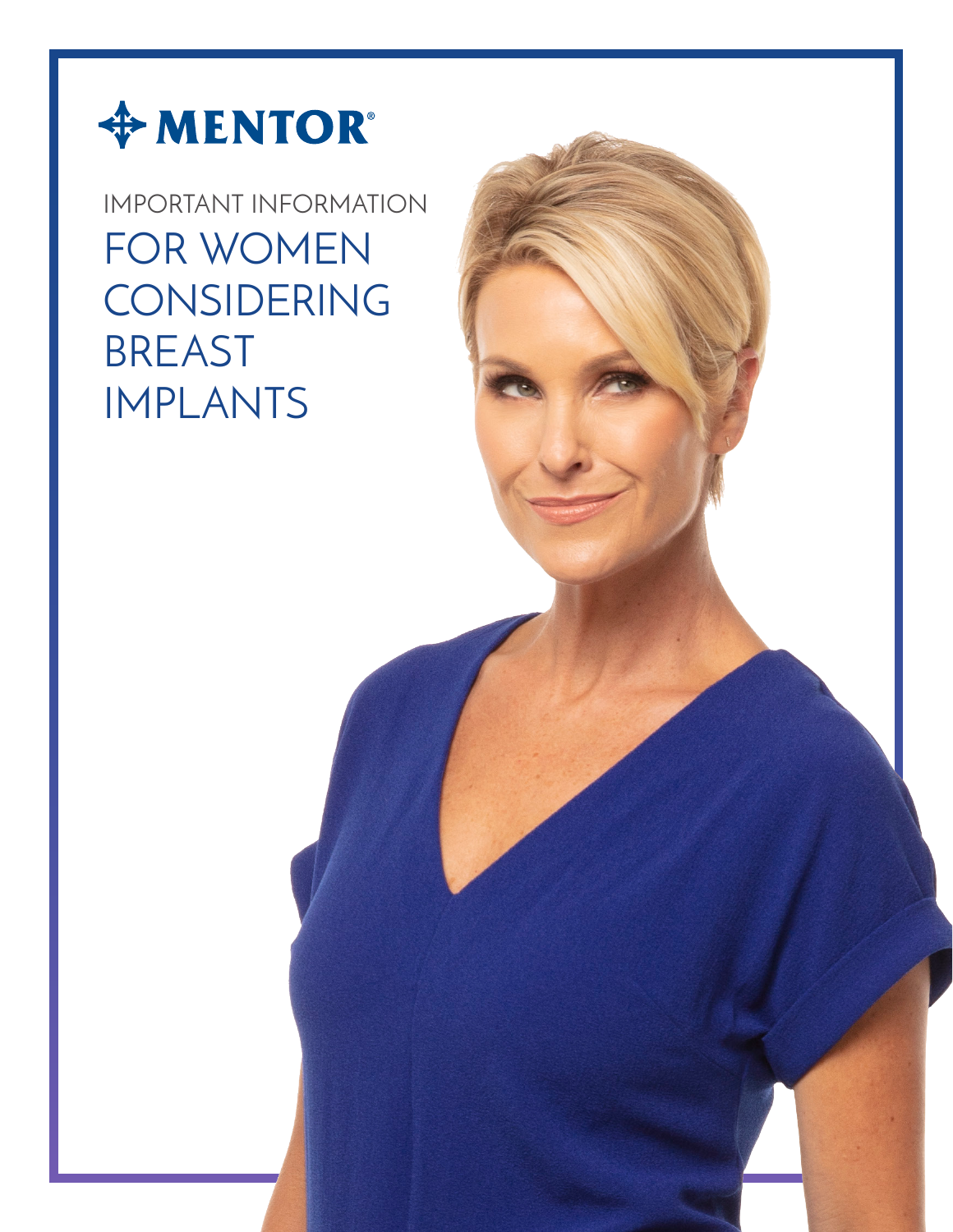#### What are the most common local complications and adverse outcomes with breast implants?

The most common local complications and adverse outcomes associated with breast implants are capsular contracture, reoperation, implant removal, and rupture or deflation of the implant.

#### Capsular Contracture

After your breast implant surgery, your breasts will begin to heal and adapt to the presence of the breast implants. A regular part of this process is that the breast tissue typically forms an internal scar immediately surrounding the implant. In many cases, this tissue forms a capsule that helps hold the implant in place. However, in some women, the scar tissue around the implant tightens and squeezes the implant. When scar tissue squeezes an implant, it is called capsular contracture.

Capsular contracture causes the breast to feel abnormally firm and can cause pain. There is a scale for describing the severity of the contracture. It is called the Baker Grading Scale. The grades are:

Capsular contracture may be more common if you have had a breast infection, hematoma (a solid swelling of clotted blood within the tissue) or seroma (collection of fluid that builds up under the surface of your skin). The chances of having contracture typically increase the longer you have your implants. Capsular contracture is a risk factor for implant rupture, and it is one of the most common reasons for reoperation. It also seems that women who have additional surgery to replace their implants (revision surgery) are more likely to have capsular contracture than women having their first augmentation or reconstruction.

#### Reoperation

It is likely that you will need additional surgery (a reoperation) at some point after your first breast implant surgery, either to correct a problem with or replace your breast implants. Patients may decide to change the size or type of their breast implants, requiring additional surgery. Problems such as rupture, capsular contracture, asymmetry (lack of proportion of shape, size and/or position between the two breasts), hypertrophic scarring (irregular, raised scar), infection, and shifting can require additional surgery. Some changes to your breast(s) after having breast implants are irreversible (cannot be changed or fixed). These may include dimpling, puckering, wrinkling, or the appearance that the breast is empty or deflated.

Breast Implant-Associated Anaplastic Large Cell Lymphoma (BIA- ALCL) is an uncommon type of lymphoma that has been found in women with breast implants.(1-5, 29) It usually appears as a swelling of the breast caused by fluid surrounding the implant, usually occurring at least one year after surgery.<sup>(6)</sup> Other late onset symptoms may include pain, lumps, swelling, or asymmetry.(5) The recommended treatment is the removal of the breast implant and the surrounding tissue; treatment has been successful when caught early.<sup>(6, 7)</sup>

#### Implant Removal

Health authorities globally state the incidence of BIA-ALCL is  $uncommon<sup>(1-5, 29)</sup>$ 

As of November 2018, there have been 626 unique, pathology confirmed cases of BIA-ALCL reported world wide.<sup>(20)</sup> The FDA had previously estimated that there were 5-10 million women with breast implants worldwide.<sup>(1, 2, 29)</sup>

Your breast implants may be removed (with or without being replaced) at some point during the course of your life. You and your doctor may



| Grade I                                                                                 | Grade II                                            | Grade III                                   | <b>Grade IV</b>                                       |
|-----------------------------------------------------------------------------------------|-----------------------------------------------------|---------------------------------------------|-------------------------------------------------------|
| Contracture is<br>observed, but the<br>breast feels and<br>looks normal<br>(it is soft) | The breast is<br>a little firm, but<br>looks normal | The breast is<br>firm and<br>looks abnormal | The breast is<br>hard, painful, and<br>looks abnormal |

decide to remove an implant or implants because of a complication or to improve the cosmetic result. Because these are not lifetime devices, the longer you have your breast implants, the more likely it will be for you to have them removed for any reason, either because of dissatisfaction, an unacceptable cosmetic result, or a complication such as severe capsular contracture.

#### Rupture

Breast implants are considered to have ruptured when the implant shell develops a tear or hole. Implants could rupture any time after your implant surgery, but the longer the implants are in place, the higher the possibility that the implants will rupture or the gel will leak. Breast implants may rupture or leak because of any of these reasons:

- Damage by surgical instruments at the time of implantation or during any subsequent surgical procedure,
- Stress to the implant during implant surgery that weakens it,
- Folding or wrinkling of the implant shell,
- Excessive force to the chest (for example, during closed capsulotomy, which is a procedure that should not be used),
- Trauma (like being in a car accident),
- Compression during a mammogram,
- Severe capsular contracture, or
- Normal use over time.

Additional information, the most common local complications, and adverse outcomes with breast implants can be found at: https://www.fda.gov/MedicalDevices/ProductsandMedicalProcedures/ImplantsandProsthetics/BreastImplants/ucm259296.htm

### COMMON COMPLICATIONS

#### What is BIA-ALCL?

Individuals who have been implanted with textured breast implants may, at some point during their clinical history, have a risk of developing BIA-ALCL. While textured breast implants have established clinical benefits, leading researchers recommend that clinicians should consider the relative risk of developing BIA -ALCL when selecting a textured implant for their patient; clinical need should be adequately justified when selecting higher surface area implants like Biocell and Polyurethane. Current literature concludes that the risk of developing BIA-ALCL differs between different textured devices and has been shown to be rare with Mentor breast implants.<sup>(21-29)</sup>

## BREAST IMPLANT ILLNESS

#### How often does BIA-ALCL occur?

The FDA has noted that "BIA-ALCL occurs more frequently following implantation of breast implants with textured surfaces." (5)

Mentor continues to work with industry groups, physician scientists and health authorities globally to better understand the associated risks and causes of BIA-ALCL. As patient safety has been and always will be Mentor's first priority, Mentor continues to closely monitor reports of and information about BIA-ALCL.

#### Where can I find additional resources about BIA-ALCL?

The U.S. Food and Drug Administration (FDA), French: National Security Agency of Medicines and Health Products (ANSM), Australian Therapeutic Goods Administration (TGA), and Medicines & Healthcare products Regulatory Agency (MHRA)The American Society of Plastic Surgeons (ASPS), the American Society for Aesthetic Plastic Surgery (ASAPS), The Plastic Surgery Foundation (PSF) and the International Society of Aesthetic and Plastic Surgery (ISAPS) all provide up to date resources about the risks and benefits of breast implant surgery as well as information about BIA-ALCL.(1-5, 8-13, 29)

### What should I do if I already have breast implants?

The FDA does not recommend changes to your routine medical care and follow-up, nor does it recommend the removal of implants.<sup>(1, 2, 5, 29)</sup> Health authorities state that BIA-ALCL is uncommon; it has occurred in only a very small number of the millions of women who have breast implants.(1-5, 29)

Although not specific to BIA-ALCL, the FDA recommends that you follow standard medical recommendations including:(2, 5, 29)

- Monitor your breast implants. If you notice any changes, contact your health care provider promptly to schedule an appointment. For more information on self breast exams, visit MedlinePlus: Breast Self Exam at: https://medlineplus. gov/ency/article/001993.htm.
- Get routine mammography screening.
- If you have silicone gel-filled breast implants, get periodic magnetic resonance imaging (MRI) to detect ruptures as recommended by your health care provider. The FDA- approved product labeling for silicone gel-filled breast implants states that the first MRI should occur three years after implant surgery and every two years thereafter.

The FDA notes that symptoms of BIA-ALCL are typically late onset, meaning they occur at least one year after your surgery. Symptoms typically include pain, lumps, swelling, or asymmetry. If you experience any of these symptoms, contact your health care provider promptly to schedule an appointment.<sup>(5)</sup> silicone gel breast implants cause systemic illness. For more information about the inherent risks associated with breast implants, please speak with your surgeon and review the Product Insert Data Sheets and patient brochures that your surgeon provides to you.

Breast Implant Illness is a general term describing a broad range of signs and symptoms that are under consideration for being associated with breast implants. Scientific studies do not support claims that

### Why should I consider textured implants?

Textured implants have certain advantages over smooth implants. The newest generation of shaped breast implants are textured to reduce movement of the implant. Textured implants have other benefits in reducing complications, which may require reoperation, that occur much more frequently than BIA-ALCL, including capsular contracture.(14, 15) Selection

of the most appropriate implant for you should be a conversation between you and your doctor.

### Are Mentor implants safe?

MENTOR® Breast Implants are backed by substantial clinical data demonstrating safety and effectiveness in both augmentation and reconstruction, including 10-year clinical trials.(14-19) The evidence continues to support the safe and effective use of MENTOR® Breast Implants in breast surgery.

### BREAST-IMPLANT ASSOCIATED ANAPLASTIC LARGE CELL LYMPHOMA (BIA-ALCL)

## CHOICE OF IMPLANTS